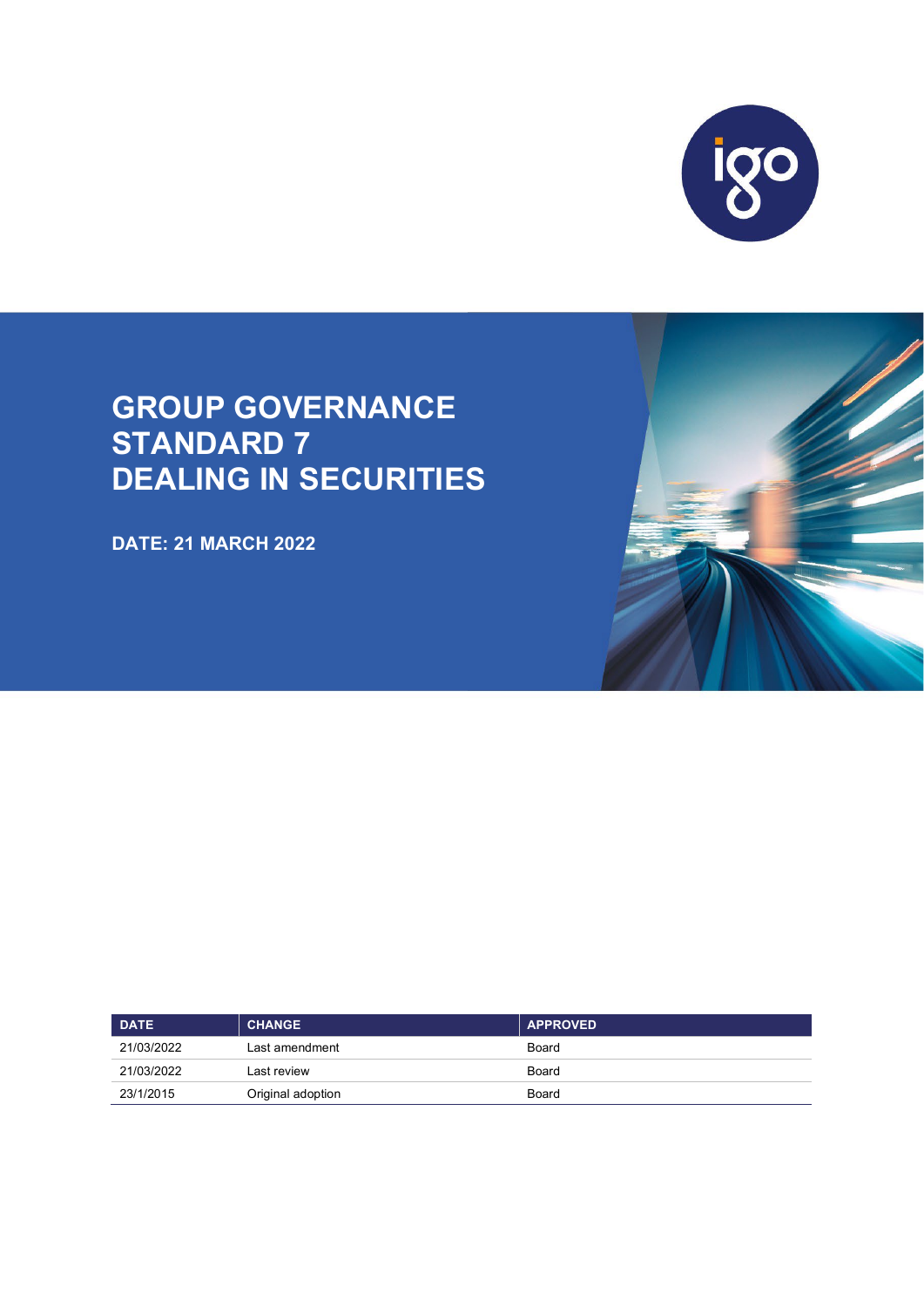

# **TABLE OF CONTENTS**

| 1 <sub>1</sub> |     |  |
|----------------|-----|--|
| 2.             |     |  |
| 3.             |     |  |
|                | 3.1 |  |
|                | 3.2 |  |
|                | 3.3 |  |
|                | 3.4 |  |
| 4.             |     |  |
| 5.             |     |  |
| 6.             |     |  |
| 7.             |     |  |
| 8.             |     |  |
| 9.             |     |  |
|                |     |  |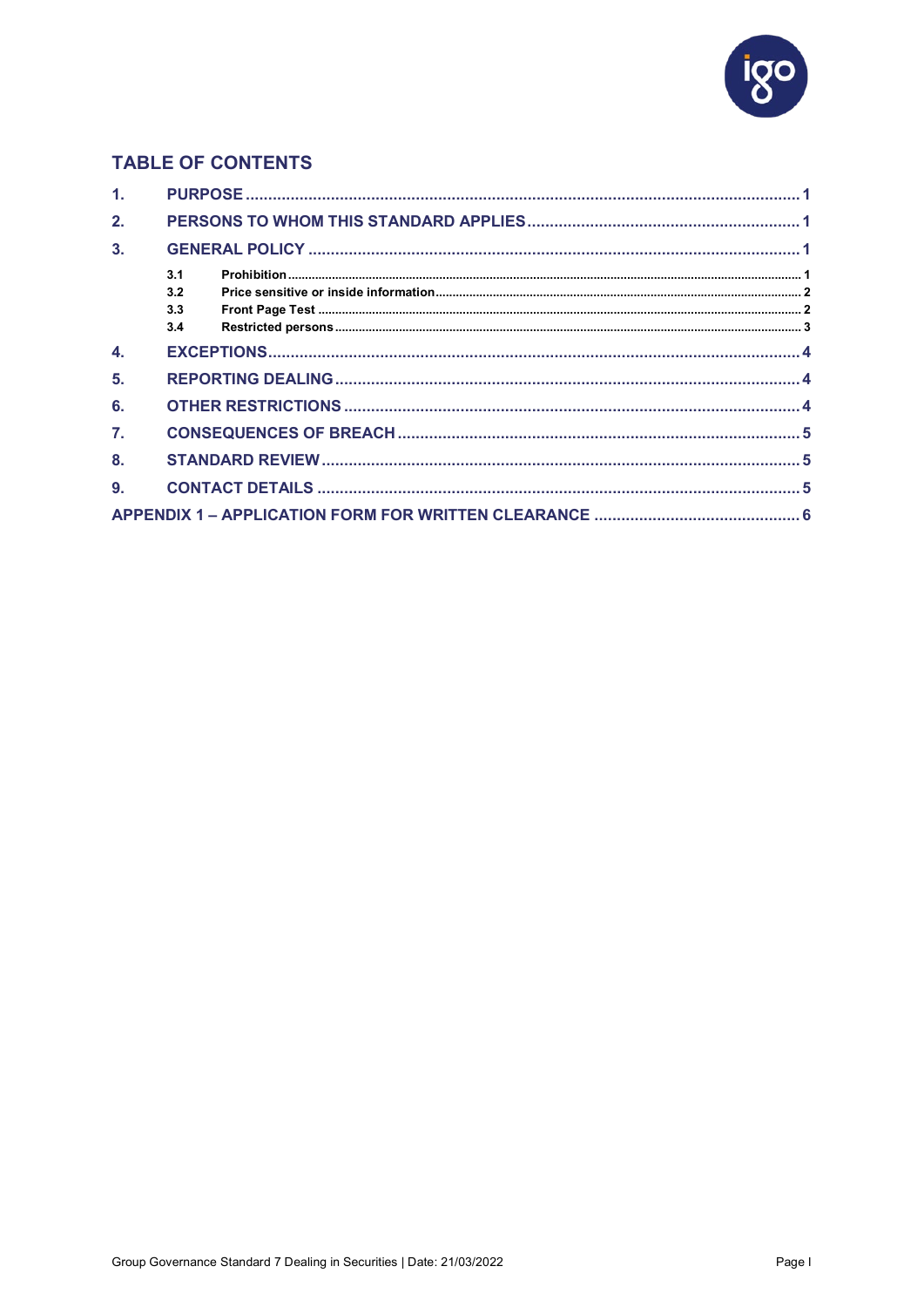

# <span id="page-2-0"></span>**1. PURPOSE**

This Standard is designed to:

- assist those persons covered by the Standard to comply with their obligations under insider trading provisions of the Corporations Act 2001 (Cth) (**Corporations Act)**
- assist in maintaining market confidence in the integrity of dealings in IGO securities; and
- establish a procedure for dealing in IGO securities by persons covered by the Standard.

# <span id="page-2-1"></span>**2. PERSONS TO WHOM THIS STANDARD APPLIES**

This Standard applies to all directors, full-time, part-time and casual employees, contractors, consultants and advisers, of IGO Limited (**IGO** or the **Company**) and IGO group companies (the **Group**), and their "associates" (each being **IGO Personnel**). "Associates" includes:

- a family member who may be expected to influence, or be influenced by, the IGO Personnel in his or her dealings with the Company and its securities. This may include the IGO Personnel's spouse, partner, children or dependants, and the children or dependants of the IGO Personnel's partner; and
- a company or any other entity which the IGO Personnel has an ability to control, including a family trust or superannuation fund, including pursuant to standing orders to trade.

Where this Standard requires IGO Personnel to do an act or thing (for example, obtaining written clearance), the relevant IGO Personnel must do that act or thing in respect of the Associate.

There are additional requirements for directors, senior managers and other employees and their Associates, as determined by the Managing Director and Company Secretary from time to time. These will be known as "Restricted Persons" (see section 3 below). The Company Secretary will maintain a list of Restricted Persons. All Restricted Persons will receive an email from the Company Secretary informing them of their status as a Restricted Person and the additional requirements as detailed in this Standard.

# <span id="page-2-2"></span>**3. GENERAL POLICY**

## <span id="page-2-3"></span>**3.1 Prohibition**

IGO Personnel must not:

- deal in (that is, apply for, purchase or sell) IGO securities (including, but not limited to, options and shares) or enter into an agreement to do so
- procure, advise or encourage another person to deal in IGO securities in any way or enter into an agreement to do so; or
- pass on any potentially "price sensitive information" to another person where IGO Personnel ought reasonably to know that the person may deal or procure another person to deal in IGO securities,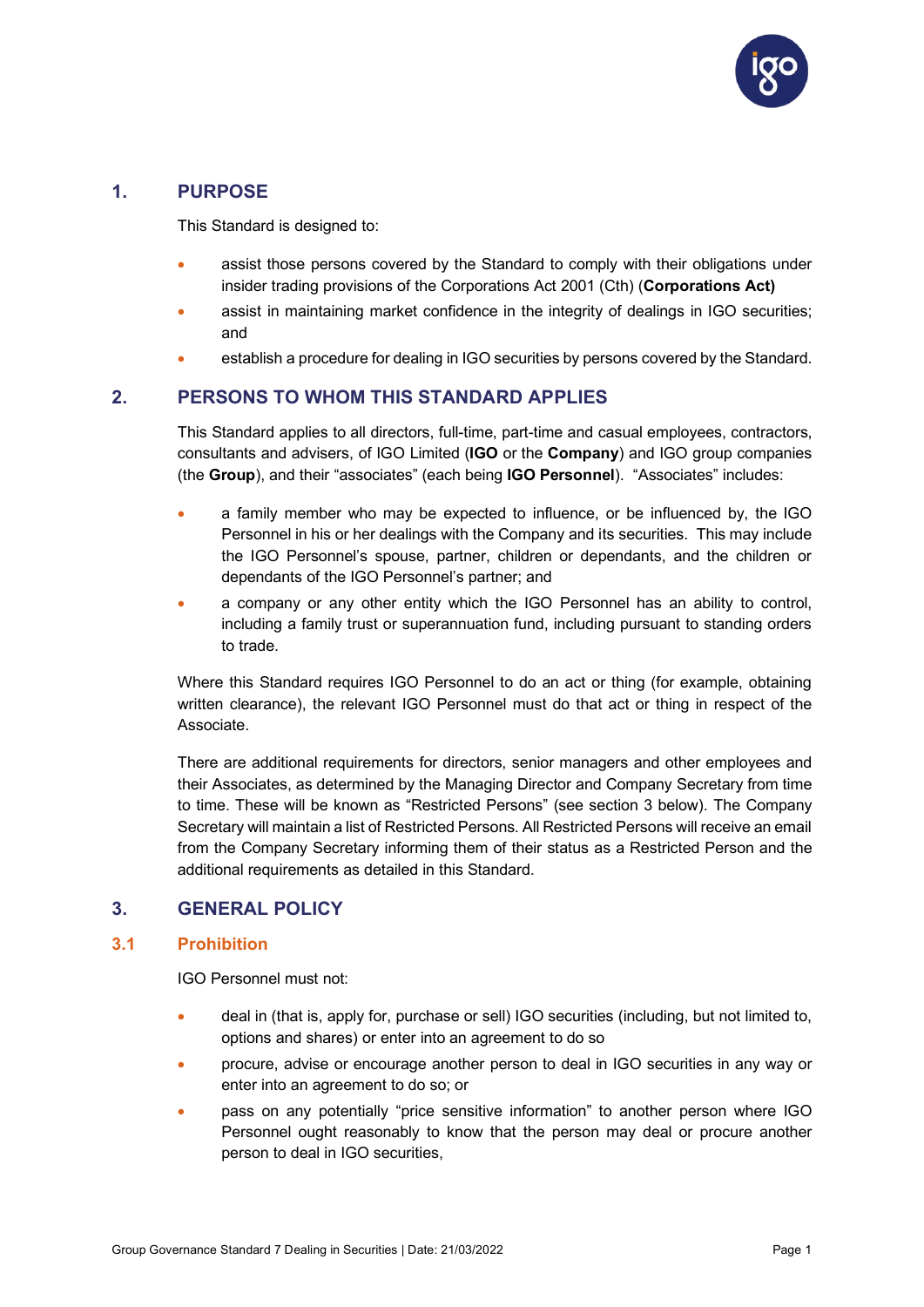

where they may be in possession of "price sensitive information" or IGO has given notice to any or all IGO Personnel that they must not deal in securities (either for a specified period, or until IGO gives further notice).

In addition, IGO Personal must not deal in IGO securities if it would not satisfy the Front Page Test (see further below).

Restricted Persons may not deal in IGO securities at any time unless they have applied for (using the form annexed) and received, the relevant approval (see below).

## <span id="page-3-0"></span>**3.2 Price sensitive or inside information**

"**Price sensitive or inside information**" is information which is not generally available and, if it was generally available, would be likely to have a material effect on the price or value of IGO securities (upwards or downwards). "Price sensitive" or "inside information" can include matters of speculation or supposition and matters relating to intentions or likely intentions of a person. It may help to identify such information if IGO Personnel ask themselves whether the information would be likely to influence a person who commonly invests in IGO securities, to deal. Potential examples include:

- exploration results or interpretations
- a material increase or decrease in IGO's financial performance from previous results or forecasts
- a proposed material business or asset acquisition or sale
- a serious accident at one of the Company's operations
- proposed material legal proceedings which have or may be initiated by or against IGO
- a proposal to undertake a new issue of securities
- a proposal to undertake a major change in financing;
- senior management changes; and
- information that is being withheld in accordance with the exception to the continuous disclosure requirements in ASX Listing Rule 3.1A (for example because it is confidential and incomplete, like the status of contract negotiations).

## <span id="page-3-1"></span>**3.3 Front Page Test**

It is important that public confidence in the Group is maintained. It would be damaging to the Group's reputation if the market or the general public perceived that IGO Personnel might be taking advantage of their position in the Group to make financial gains (by dealing in securities on the basis of confidential information).

As a guiding principle, Personnel should ask themselves:

If the market was aware of all the current circumstances, could I be perceived to be taking advantage of my position in an inappropriate way? How would it look if it was reported on the front page of the newspaper? (The **Front Page Test**).

Personnel who are unsure should consult the Company Secretary.

Where any approval is required for a dealing under this Standard, approval will not be granted where the dealing would not satisfy the Front Page Test.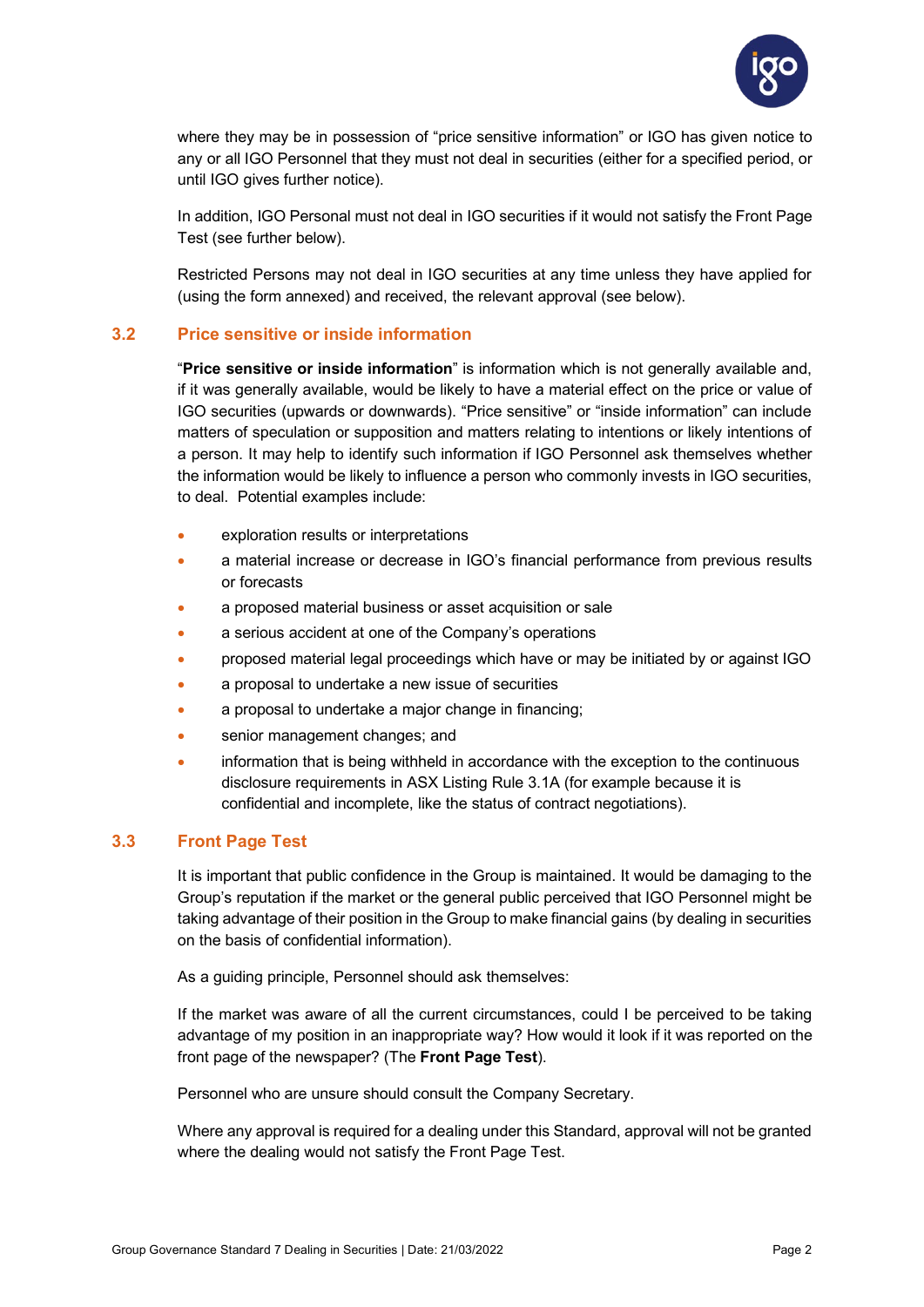

## <span id="page-4-0"></span>**3.4 Restricted persons**

#### **Blackout periods**

In addition to the overriding prohibition against dealing in IGO securities when a person is in possession of inside information, or where the dealing would not satisfy the Front Page Test, Restricted Persons and their Associates are at all times prohibited from dealing in IGO securities during the prescribed blackout periods. These periods are as follows:

- the period between the Company's quarter end (September and March quarters only) and the next trading day that is at least one full trading day after the announcement of each quarterly report
- the period between the Company's half year end and full year end and the next trading day that is at least one full trading day after the announcement of the half-yearly results and annual results respectively; and
- any other period imposed by the Board from time to time (**Additional Period**).

Restricted Persons must not disclose to anyone that an Additional Period is in effect.

#### **Exceptional circumstances**

A Restricted Person, who is not in possession of inside information, may be given written clearance to deal in IGO securities during a blackout period in exceptional circumstances, such as severe financial hardship or compliance with a court order. The Board, in its absolute discretion and, if necessary, subject to it receiving prior written legal opinion that insider trading is unlikely, may approve the dealing of IGO securities during a blackout period.

#### **Written clearance**

Restricted Persons must not deal in IGO securities at any time, unless the Restricted Person first obtains written clearance prior to dealing. Such clearance must be obtained by filling out and submitting the Clearance to Deal form attached at Appendix 1 to this Standard which also states those authorised to give written clearance. The form is to be submitted to the Company Secretary, or in their absence the Managing Director, in person, by mail or by email as detailed on the form.

Any written clearance granted under this Standard will be valid for five business days from the time which it is given or such other period as may be determined. The expiry time of the clearance will be stated when the clearance is granted.

A clearance to deal can be given or refused, without giving any reasons. A clearance to deal can be withdrawn at any time. The decision to refuse the clearance is final and binding on the person seeking the clearance. If clearance to deal is refused, the individual seeking the clearance must keep that information confidential and not disclose it to anyone.

A clearance to deal is not an endorsement to deal; IGO Personnel must still comply with applicable laws. **If IGO Personnel have any doubts, they should not deal.**

There is also a legal prohibition on dealing in securities of any entity (which includes, without limitation entities which are customers, joint venturers or contractors of, or negotiating with, IGO) while in possession of price sensitive information, which carries substantial penalties (including fines and/or imprisonment).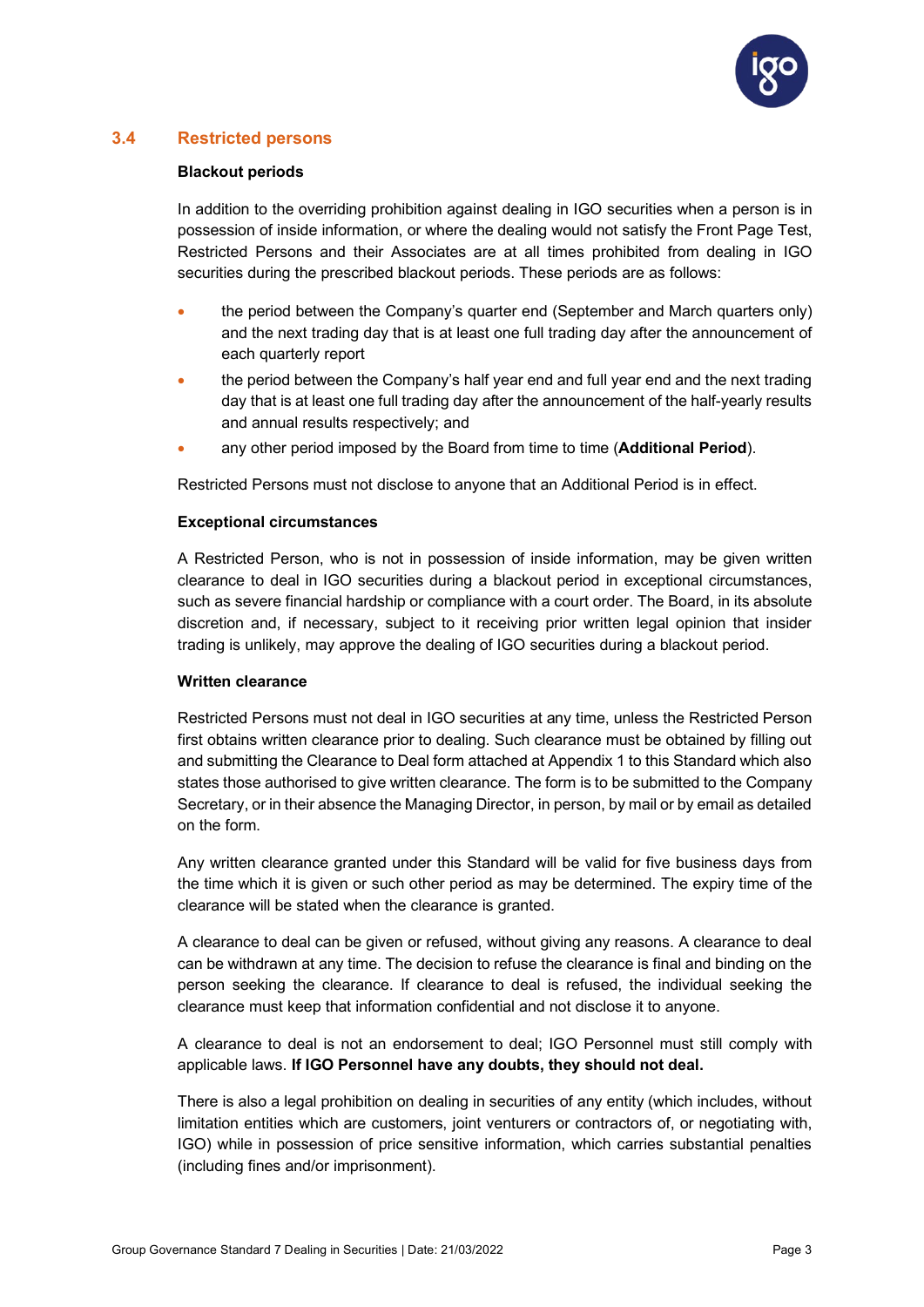

# <span id="page-5-0"></span>**4. EXCEPTIONS**

Notwithstanding section 3, the following dealing is excluded from the prohibition in this Standard:

- dealings that result in no effective change to the beneficial interest in the securities
- participation in an employee, executive or director equity plan operated by the Company (including an exercise of options or rights granted under such a plan). However, where securities in the Company granted under an employee, executive or director equity plan cease to be held under the terms of that plan, any dealings in those securities must only occur in accordance with this Standard
- accepting an offer approved by the Board and made to all or most of the security holders, such as a rights issue, a security purchase plan, a dividend or distribution reinvestment plan and an equal access buy-back
- undertakings to accept, or the acceptance of, a takeover offer or a scheme of arrangement
- an investment in, or trading in units of, a fund or other scheme (other than a scheme only investing in IGO securities) where the assets of the fund or other scheme are invested at the discretion of a third party; and
- a disposal that is the result of a secured lender exercising their rights, where the director or senior manager has already received prior written clearance for the original financing arrangement in accordance with this Standard.

# <span id="page-5-1"></span>**5. REPORTING DEALING**

In addition to obtaining written clearance prior to dealing, as detailed in Section 3.4, Directors must give notice to the Company Secretary within two business days of any dealing in IGO securities by themselves or an Associate.

## <span id="page-5-2"></span>**6. OTHER RESTRICTIONS**

All Personnel are prohibited from entering into transactions or arrangements which limit the economic risk of holding unvested entitlements, or entitlements that are subject to a holding lock or similar deal restriction under the terms of any employee, executive or director equity plan operated by the Company.

All Personnel are prohibited from entering into funding arrangements relating to their interests in IGO securities where the funding security would affect the equivalent of 3% or more of the Company's listed shares.

Personnel may not deal in IGO securities on a "short term" basis, for example, buying and then selling IGO securities within a three month period (subject to the exceptions set out in section 3) or entering into forward contracts, or short selling at any time, except in circumstances of special hardship, with the Chair's prior written approval (email suffices).

Without prior approval, directors and senior management should not enter into agreements that provide lenders with rights over their interests in IGO securities (such as the disposal of some or all of those IGO securities) if a secured lender exercises their rights (for example, under a margin lending or secured financing arrangement).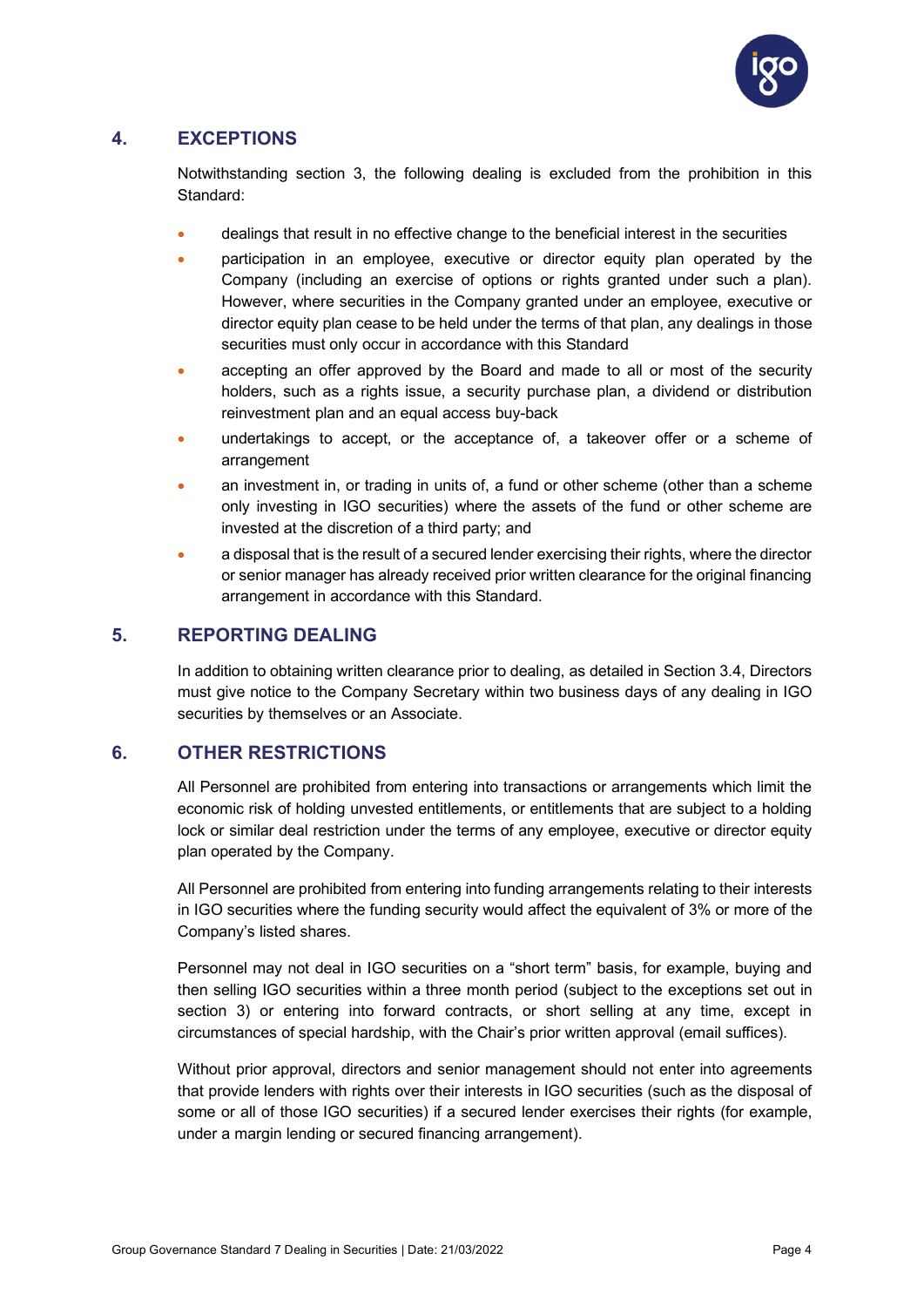

# <span id="page-6-0"></span>**7. CONSEQUENCES OF BREACH**

It is the individual's responsibility to ensure that any trading complies with the Corporations Act, ASX Listing Rules, the Code of Conduct and this Dealing in Securities Standard. Any non-compliance with this Standard will be regarded as serious misconduct which may entitle IGO to terminate the employment of any personnel found to be in breach of this Standard.

The breach of insider trading provisions in the Corporations Act is a serious matter which may result in criminal liability including substantial monetary fines and/or imprisonment. It could also result in civil liability, which may include being sued for any loss suffered as a result of insider trading.

## <span id="page-6-1"></span>**8. STANDARD REVIEW**

This Standard will be reviewed annually by the IGO Board of Directors or its delegated corporate governance committee to check that it is operating effectively and assess what changes may be required.

# <span id="page-6-2"></span>**9. CONTACT DETAILS**

If you have any questions, concerns or feedback about this Standard, you should contact the Company Secretary at: IGO Limited, PO Box 496, South Perth, WA 6951.

Phone: 08 9238 8300

Email: contact@igo.com.au, Attention: the Company Secretary